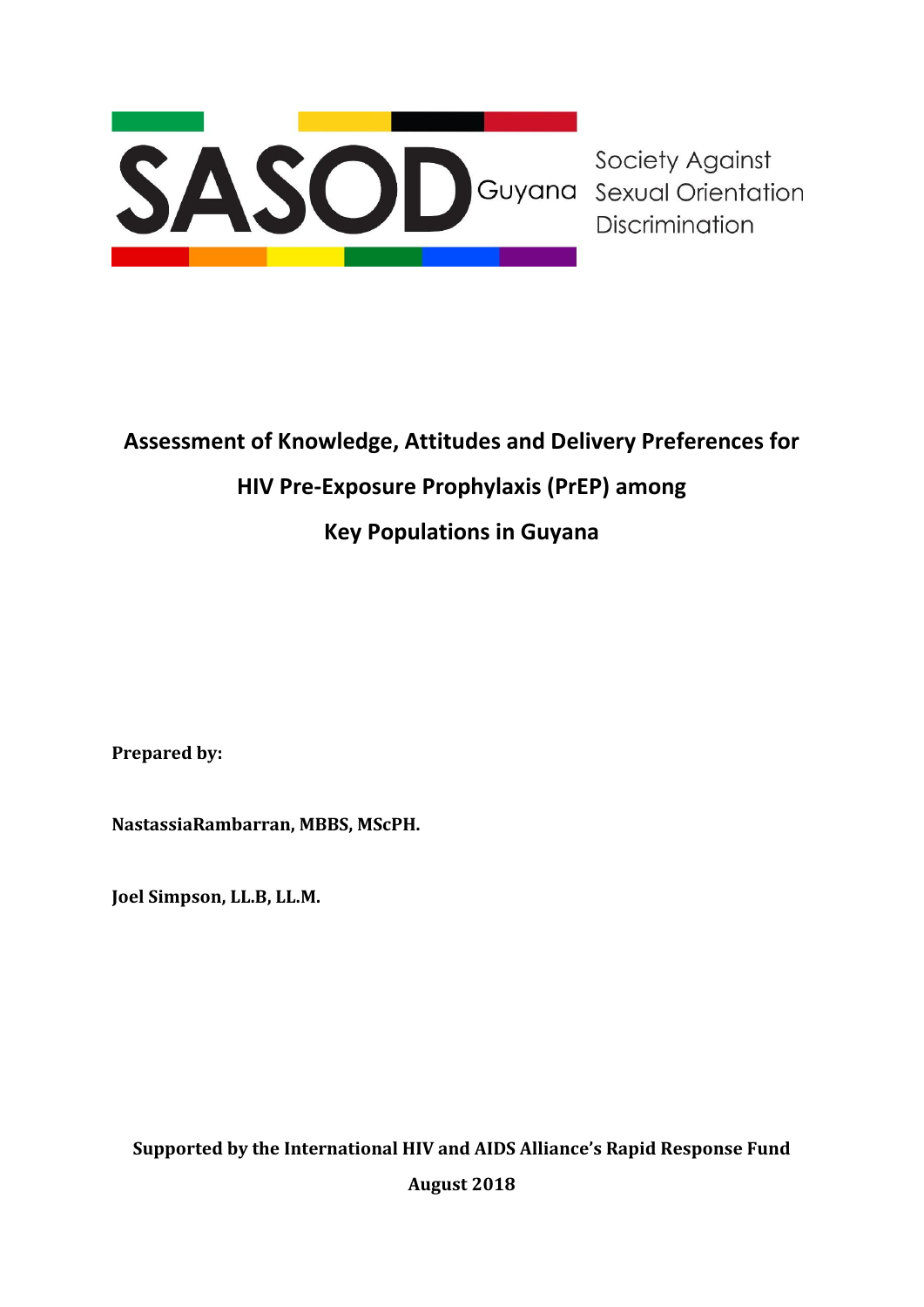#### **Assessment of Knowledge, Attitudes and Delivery Preferences for**

#### **HIV Pre-Exposure Prophylaxis (PrEP) among Key Populations in Guyana**

#### **Introduction**

Guyana has a generalized HIV epidemic with an estimated adult HIV prevalence rate of  $1.4\%$ <sup>(1)</sup>, but certain key populations (KPs) face much higher rates of HIV: for example, the 2013/14 Guyana Bio-behavioral Surveillance Survey (BBSS) found rates as high as 4.6% among men who have sex with men (MSM) and 7.8% in transgender (TG) women.<sup>(2)</sup>Daily oral pre-exposure prophylaxis (PrEP) with tenofovir/emtricitabine (TDF/FTC) has been proven effective and safe in high-risk groups, prompting the WHO in 2014 to recommend PrEP as an additional HIV prevention choice for these groups.<sup>(3)</sup> In spite of this recommendation, most persons currently on PrEP are within the United States, and the global target of providing 3 million at-risk persons with PrEP by 2020 stands at 2%. <sup>(4)</sup>For unknown reasons, the Caribbean's uptake of this option has been negligible, although at least two Caribbean countries – Bahamas and Barbados - have started providing free-of-cost PrEP to all high-risk persons. These Caribbean governments, including Guyana, made commitments to increase PrEP demonstration projects at a region-wide forum in  $2015$ ,<sup>(5)</sup> but 3 years later, there still has been no move on the part of the Guyanese governmental stakeholders to initiate delivery. Data on the barriers to utilizing PrEP in the region remain anecdotal, vague and undefined, but a lack of awareness, both by prescribers and potential patients is certainly a factor. Given this significant paucity of data and the urgent need to implement supplementary preventative measures in vulnerable populations, the Society Against Sexual Orientation Discrimination (SASOD)conducted a qualitative assessment of the current knowledge, attitudes and preferences with regards to PrEP in Guyanese MSMS and TG persons.

#### **Methodology**

Focus groups were conducted with HIV-negative MSM and TG persons over 18 years old and residing in administrativeRegions 3, 4, 5, 6 and 10 of Guyanato assess the current level of knowledge, attitudes and delivery preferences with regards to PrEP. Participants were purposively selected, striving for broad representations in age, ethnicity, education level and socio-economic status. Additionally, the 'snowballing' method of participant recruitment was utilized to increase access to a population that is otherwise difficult to reach. The focus group discussions used a semi-structured topic guide, were audio-taped, transcribed verbatim and then thematically analyzed. The questions in the discussion covered community HIV prevention, knowledge and attitudes towards PrEP, messaging and service delivery for PrEP. At the end of the focus group discussions, a short, six-question survey was individually administered to each participant to assess their interest in taking PrEP.

#### **Results**

Six focus groups comprising 5 to 10 persons each, were conducted with a total of 47 participants. One focus group each was held in Regions 3, 5, 6 and 10 with both MSM and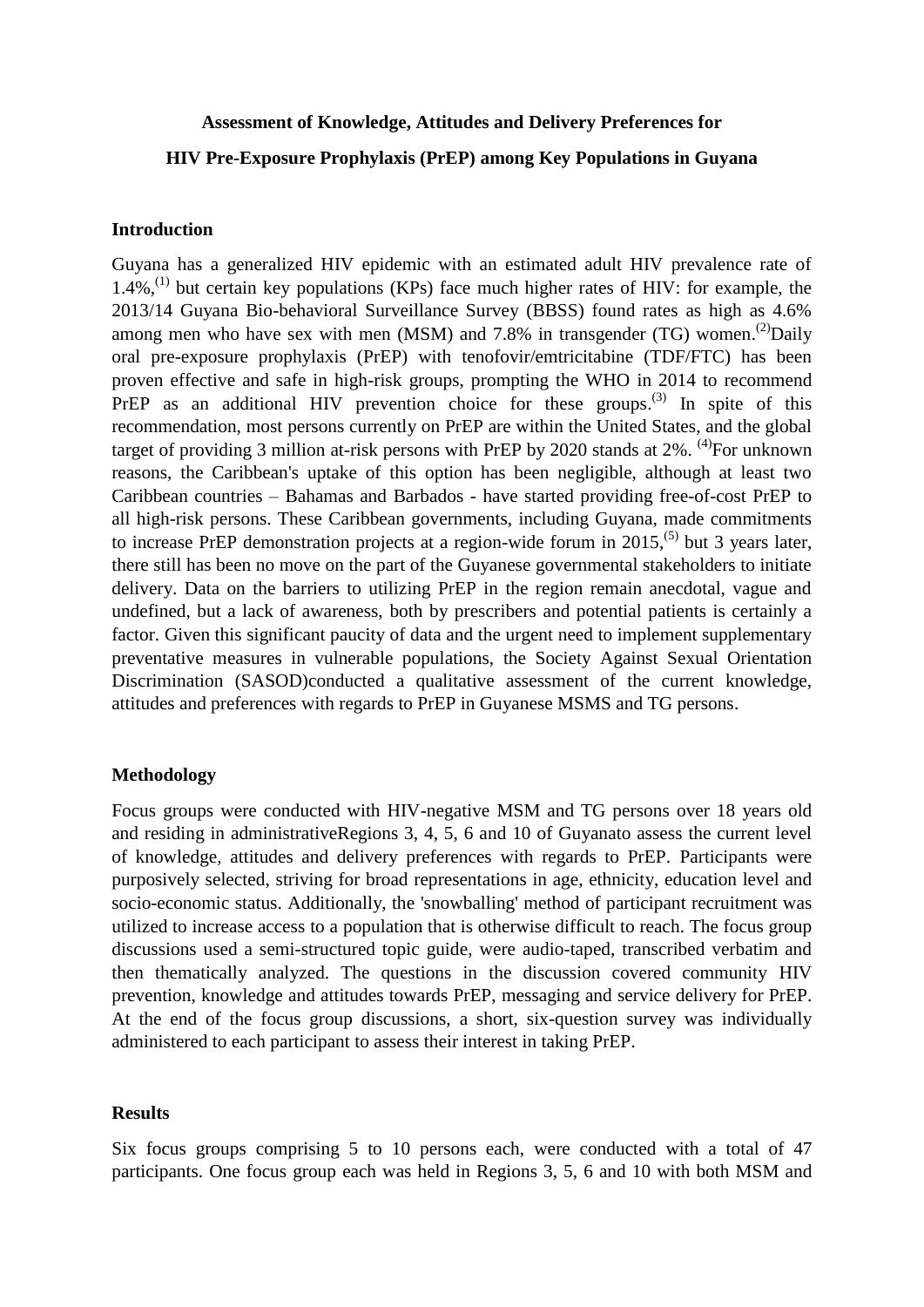TG participants, and two in Region 4 – one for MSM and one for TG persons. The average age of the participants was 29.5 years.There were 17 transgender women (36%) and 30 cisgender men. Table 1 here shows further participant demographics:

| <b>Demographic</b>         | <b>Number</b>  | $\frac{0}{0}$ |
|----------------------------|----------------|---------------|
| <b>Education</b>           |                |               |
| Post-secondary             | 20             | 42%           |
| Completed secondary        | 14             | 29%           |
| Partial secondary          | 12             | 25%           |
| Completed primary          | $\mathbf{1}$   | 2%            |
| <b>Ethnicity</b>           |                |               |
| Afro-Guyanese              | 22             | 46%           |
| Mixed-Guyanese             | 16             | 34%           |
| Indo-Guyanese              | 8              | 17%           |
| <b>Employment</b>          |                |               |
| Employed                   | 32             | 68%           |
| Unemployed                 | 14             | 29%           |
| Retired                    | $\mathbf{1}$   | 2%            |
| <b>Relationship status</b> |                |               |
| In a relationship          | 18             | 38%           |
| Dating                     | 10             | 21%           |
| Neither                    | 19             | 40%           |
| <b>Partner HIV Status</b>  |                |               |
| Negative                   | 45             | 95%           |
| Positive                   | $\overline{2}$ | 42%           |
| Frequency of condom use    |                |               |
| Always/Often               | 30             | 63%           |
| Sometimes/Rarely           | 11             | 23%           |
| Never                      | 6              | 12%           |

## *Knowledge and Attitudes*

60% of the participants had never heard of PrEP before, and even among those who reported they had heard of it before, when they were asked to explain what they understood by the term, it was discovered that some were confusing PrEP and PEP (post-exposure prophylaxis). None of the 6 persons in Region 5 had heard of PrEP before. Conversely, 6 out of 10 MSM in Region 4 had heard of PrEP.

After PrEP was explained to the participants, several persons in all the groups thought it was a "good thing" and some persons openly declared that they would use it if it was available. When probed about their concerns or questions about the medication, issues that arose included cost, side-effects, possibility of interactions with medications or alcohol, duration of use, level of protection offered, effect on pregnant women, and how soon it would become available in Guyana. A significant minority of persons expressed concern about the possibility of the medication increasing sexual promiscuity in both HIV- negative persons and persons living with HIV.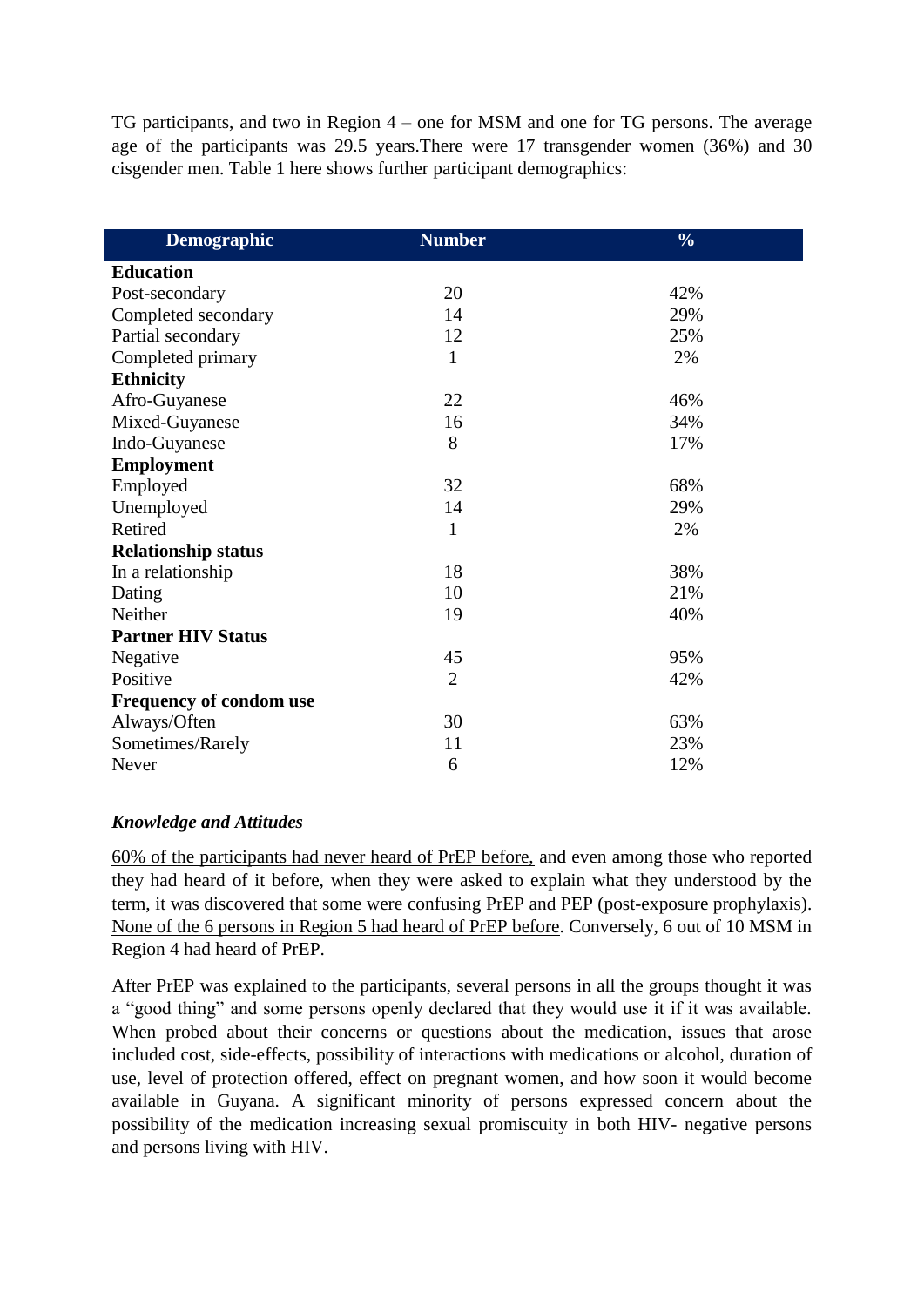Several participants in 3 different groups thought that "anybody who was HIV negative, having sex and willing to take it" should be on PrEP. Almost everyone thought PrEP should be taken by sex workers and persons in sero-discordant relationships. In Regions 5 and 6, however, three persons commented on how the use of PrEP in a sero-discordant relationship could hurt the relationship and the sero-positive partner.For example, as P606 said, "HIVnegative persons who might want to say let me go on PrEP could face questions from the person who is positive and say but why you want to take this PrEP if you love me?" Participants also identified transgender persons, MSM, bisexual persons, persons with an STI in the past, persons with multiple sex partners and "young people" as potential beneficiaries of PrEP.

Persons spoke about some barriers that could impede PrEP uptake and these included the fact that it is a pill ("if you doan like drinking pills everyday") that has to be remembered to be taken daily, side effects, denial about risk, lack of education, and frequency of blood work (although some participants explicitly stated that the frequency of this was a good thing since it would enable them to regularly know their status and get checked up). Two major barriers were the cost of the medication, if it had to be bought, and the continued stigma around HIV.Even though PrEP will be used by HIV-negative persons, it would still be associated with the infection. These barriers could be overcome by providing the medication free-ofcost, promoting large-scale education on PrEP via influencers, mass media and online; empowering persons to feel confident about asking for the medication; and having alternative forms to the tablet, such as liquids or injections.

When asked what they thought the effect of introducing PrEP would be, apart from the positive effects on persons who could most benefit from it, such as sex workers and serodiscordant couples, participants mentioned that it would bring peace of mind, hope, a better future and voiced support for further workshops and community campaigns on the topic.

## *Messaging and Delivery*

MSM in Region 4 met partners and socialised mostly online via social media and dating apps, but in the other regions there was a mixture of online socialization and in-person at entertainment venues or personal residences. Participants had a variety of suggestions for how they would like to receive information on HIV and sexual health in general, including via social media, mass media, anonymous, personalised home deliveries, home visits, mobile health services and via non-governmental organizations (NGOs). When asked how they would like to receive information on PrEP specifically, persons in 4 different groups preferred NGOs, especially persons in Region 6 who overwhelmingly preferred to interact with the NGO the focus group was held at - Family Awareness Consciousness Togetherness (FACT). Many persons also preferred the utilisation of a multi-pronged dissemination strategy utilizing mass media, social media, accessing flyers, pamphlets etc. at physical locations, and being informed at health services. Less common suggestions included the use of peer educators, emailing, calling on the phone, and texting, although at least two persons noted "no one texts anymore since WhatsApp and Facebook."

The majority of persons in each group reported they would be comfortable asking their doctor about PrEP: "I would definitely feel comfortable. I think your doctor would feel more happy to advise you more on the programme because remember it is a prevention pill…even a public doctor I will ask about it" (P605). Those who didn"t feel comfortable enquiring about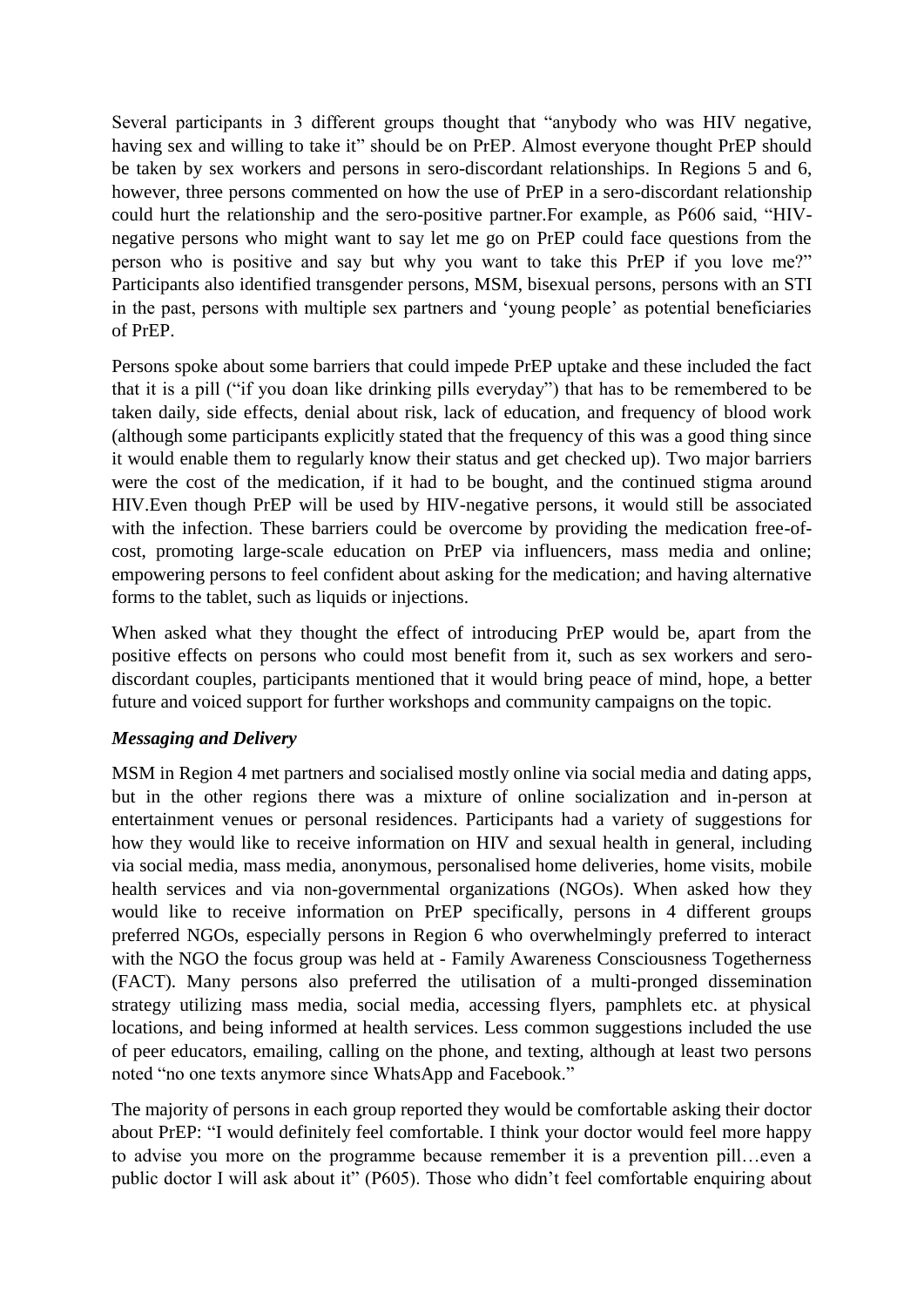the medication stated it was because these enquiries run the risk of exposing their KP status or because of the stigma surrounding anything related to HIV. In four groups, most participants preferred that PrEP be delivered either via NGOs or the government. As one participant in Region 4 noted: "I think the government, because even if they don"t work, it get out there, it does touch the base…the government has that umbrella (so that) everyone is targeted." In the other two groups the preference was for delivery via all three modes private health care, NGOs and the government. Some persons thought that any"PrEP clinic" and advertising about PrEP should be accessible and targeted to the wider population and not just KPs in order to avoid the stigmatization that could be attached to it.

At the end of the focus groups, almost all the participants said they had learnt 'a lot' (84%), and were either very interested or somewhat interested in taking PrEP (80%). However, only 60% were very interested in paying for it while 81% would be very interested if it were available for free (and only 2 persons were not interested at all if available for free).

### **Recommendations**

The results of this qualitative assessment are not generalizable due to the small sample size. However, this type of research is not meant to provide statistically significant estimates but to generate a base for further research and record a range of perspectives with regards to PrEP. The discussions successfully achieved these aims and has led to the following recommendations:

- There is the need for sensitization and education on PrEP in KPs, especially in regions other than Region 4. Consideration should be given to conducting mass educational efforts that address the facts and selection criteria regarding the preventative measure.
- Recent reports indicate that there is a worrying uptick in the incidence of HIV in Guyana, signalling that current prevention methods are not working optimally.<sup>(6)</sup>The government should follow up on its commitment and initiate the provision of PrEP as an additional prevention measure, at no cost, to overcome the major financial barrier present especially amongst lower-income persons who might most benefit from it. The government could follow the example of Barbados, where the need for a more varied prevention combination approachwas recognized and free PrEP was commenced in March 2018 at the island'scentral care centre.<sup>(7)</sup>Barbados' guidelines closely follow recommendations from the CDC and WHO, and states that PrEP may be offered to any person who is deemed to be at substantial risk for HIV. $^{(8)}$
- A less desirable, but possibly more feasible alternative would be to start offering free PrEP to sero-discordant couples, as has been reported as the practice in St. Lucia, Suriname and Grenada.<sup>(9)</sup>
- Engaging NGOs serving KPs would be essential in rolling out PrEP provision among this population, especially in Regions 5 and 6 where there is a significant preference for delivery through an NGO. These NGOs could also be supported in providing education and sensitization for PrEP through virtual and physical channels.

A similar study involving sex workers as another KP group should be conducted to provide insights in relation to sex workers" knowledge, attitudes and delivery preferences for PrEP.